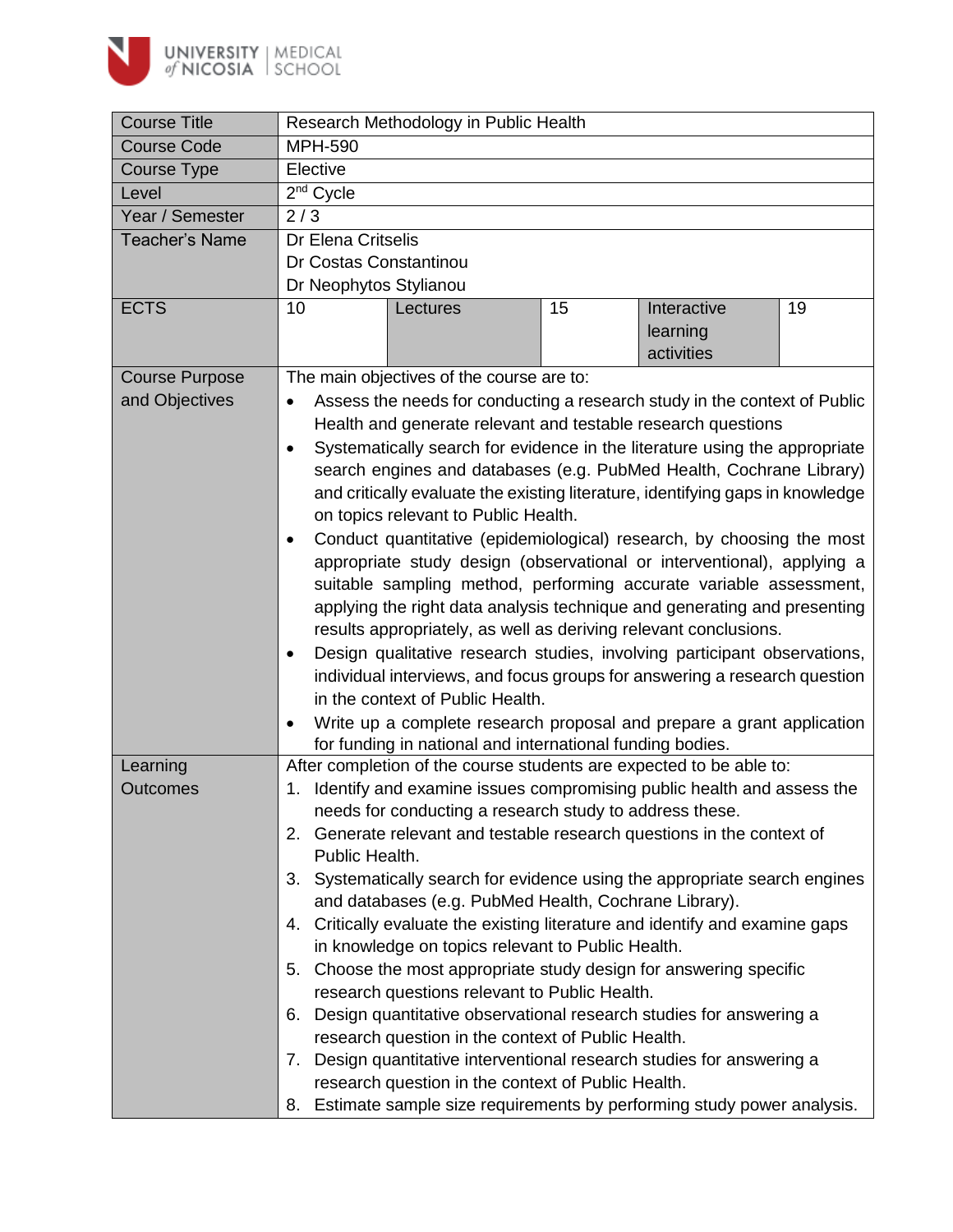

|                       | 9. Choose the most appropriate sampling method for a given research                                                                                                                                                                                                                                                                                                                                                                                          |  |  |  |  |  |  |
|-----------------------|--------------------------------------------------------------------------------------------------------------------------------------------------------------------------------------------------------------------------------------------------------------------------------------------------------------------------------------------------------------------------------------------------------------------------------------------------------------|--|--|--|--|--|--|
|                       | scenario relevant to Public Health<br>10. Perform accurate variable assessment for a given research scenario                                                                                                                                                                                                                                                                                                                                                 |  |  |  |  |  |  |
|                       |                                                                                                                                                                                                                                                                                                                                                                                                                                                              |  |  |  |  |  |  |
|                       | relevant to Public Health                                                                                                                                                                                                                                                                                                                                                                                                                                    |  |  |  |  |  |  |
|                       | 11. Choose the right data analysis technique for a given research scenario                                                                                                                                                                                                                                                                                                                                                                                   |  |  |  |  |  |  |
|                       | relevant to Public Health.                                                                                                                                                                                                                                                                                                                                                                                                                                   |  |  |  |  |  |  |
|                       | 12. Perform statistical analysis and generate appropriate results for a given<br>research scenario relevant to Public Health.                                                                                                                                                                                                                                                                                                                                |  |  |  |  |  |  |
|                       | 13. Present study results appropriately for a given research scenario                                                                                                                                                                                                                                                                                                                                                                                        |  |  |  |  |  |  |
|                       | relevant to Public Health.                                                                                                                                                                                                                                                                                                                                                                                                                                   |  |  |  |  |  |  |
|                       | 14. Derive conclusions based on study findings.                                                                                                                                                                                                                                                                                                                                                                                                              |  |  |  |  |  |  |
|                       | 15. Write up a complete research proposal and prepare a grant application                                                                                                                                                                                                                                                                                                                                                                                    |  |  |  |  |  |  |
|                       | for funding in national and international funding bodies. Demonstrate                                                                                                                                                                                                                                                                                                                                                                                        |  |  |  |  |  |  |
|                       | deep understanding and apply the major methodologies involved in                                                                                                                                                                                                                                                                                                                                                                                             |  |  |  |  |  |  |
|                       | qualitative research, relevant to social and behavioural sciences in the                                                                                                                                                                                                                                                                                                                                                                                     |  |  |  |  |  |  |
|                       | context of Public Health.                                                                                                                                                                                                                                                                                                                                                                                                                                    |  |  |  |  |  |  |
|                       | 16. Design qualitative research studies involving participant observations for                                                                                                                                                                                                                                                                                                                                                                               |  |  |  |  |  |  |
|                       | answering a research question in the context of Public Health.<br>17. Design qualitative research studies involving individual interviews for<br>answering a research question in the context of Public Health.<br>18. Design qualitative research studies involving focus groups for answering<br>a research question in the context of Public Health<br>19. Write-up a scientific article presenting original study findings relevant to<br>Public Health. |  |  |  |  |  |  |
|                       |                                                                                                                                                                                                                                                                                                                                                                                                                                                              |  |  |  |  |  |  |
|                       |                                                                                                                                                                                                                                                                                                                                                                                                                                                              |  |  |  |  |  |  |
|                       |                                                                                                                                                                                                                                                                                                                                                                                                                                                              |  |  |  |  |  |  |
|                       |                                                                                                                                                                                                                                                                                                                                                                                                                                                              |  |  |  |  |  |  |
|                       |                                                                                                                                                                                                                                                                                                                                                                                                                                                              |  |  |  |  |  |  |
|                       | 20. Perform an oral presentation on original study findings relevant to Public                                                                                                                                                                                                                                                                                                                                                                               |  |  |  |  |  |  |
|                       | Health                                                                                                                                                                                                                                                                                                                                                                                                                                                       |  |  |  |  |  |  |
|                       | 21. Communicate study results and conclusions to the media and lay                                                                                                                                                                                                                                                                                                                                                                                           |  |  |  |  |  |  |
|                       | audiences.                                                                                                                                                                                                                                                                                                                                                                                                                                                   |  |  |  |  |  |  |
| Prerequisites         | MPH-511, MPH- 512,<br>Required<br>None                                                                                                                                                                                                                                                                                                                                                                                                                       |  |  |  |  |  |  |
|                       | MPH- 513, MPH- 521,                                                                                                                                                                                                                                                                                                                                                                                                                                          |  |  |  |  |  |  |
|                       | MPH-531, MPH-523                                                                                                                                                                                                                                                                                                                                                                                                                                             |  |  |  |  |  |  |
| <b>Course Content</b> | 1. Assessing needs for conducting a research study relevant to Public<br>Health                                                                                                                                                                                                                                                                                                                                                                              |  |  |  |  |  |  |
|                       | 2. Generating research questions and systematically searching and critically                                                                                                                                                                                                                                                                                                                                                                                 |  |  |  |  |  |  |
|                       | evaluating the existing literature                                                                                                                                                                                                                                                                                                                                                                                                                           |  |  |  |  |  |  |
|                       | 3. Designing the appropriate quantitative study for answering a research                                                                                                                                                                                                                                                                                                                                                                                     |  |  |  |  |  |  |
|                       | question I: observational research                                                                                                                                                                                                                                                                                                                                                                                                                           |  |  |  |  |  |  |
|                       | 4. Designing the appropriate quantitative study for answering a research<br>question II: interventional research                                                                                                                                                                                                                                                                                                                                             |  |  |  |  |  |  |
|                       | 5. Estimating sample size requirements (power analysis)                                                                                                                                                                                                                                                                                                                                                                                                      |  |  |  |  |  |  |
|                       | Quantitative study conduct I: Choosing the most appropriate sampling                                                                                                                                                                                                                                                                                                                                                                                         |  |  |  |  |  |  |
|                       | 6.<br>method                                                                                                                                                                                                                                                                                                                                                                                                                                                 |  |  |  |  |  |  |
|                       | 7. Quantitative study conduct II: Performing accurate variable assessment                                                                                                                                                                                                                                                                                                                                                                                    |  |  |  |  |  |  |
|                       |                                                                                                                                                                                                                                                                                                                                                                                                                                                              |  |  |  |  |  |  |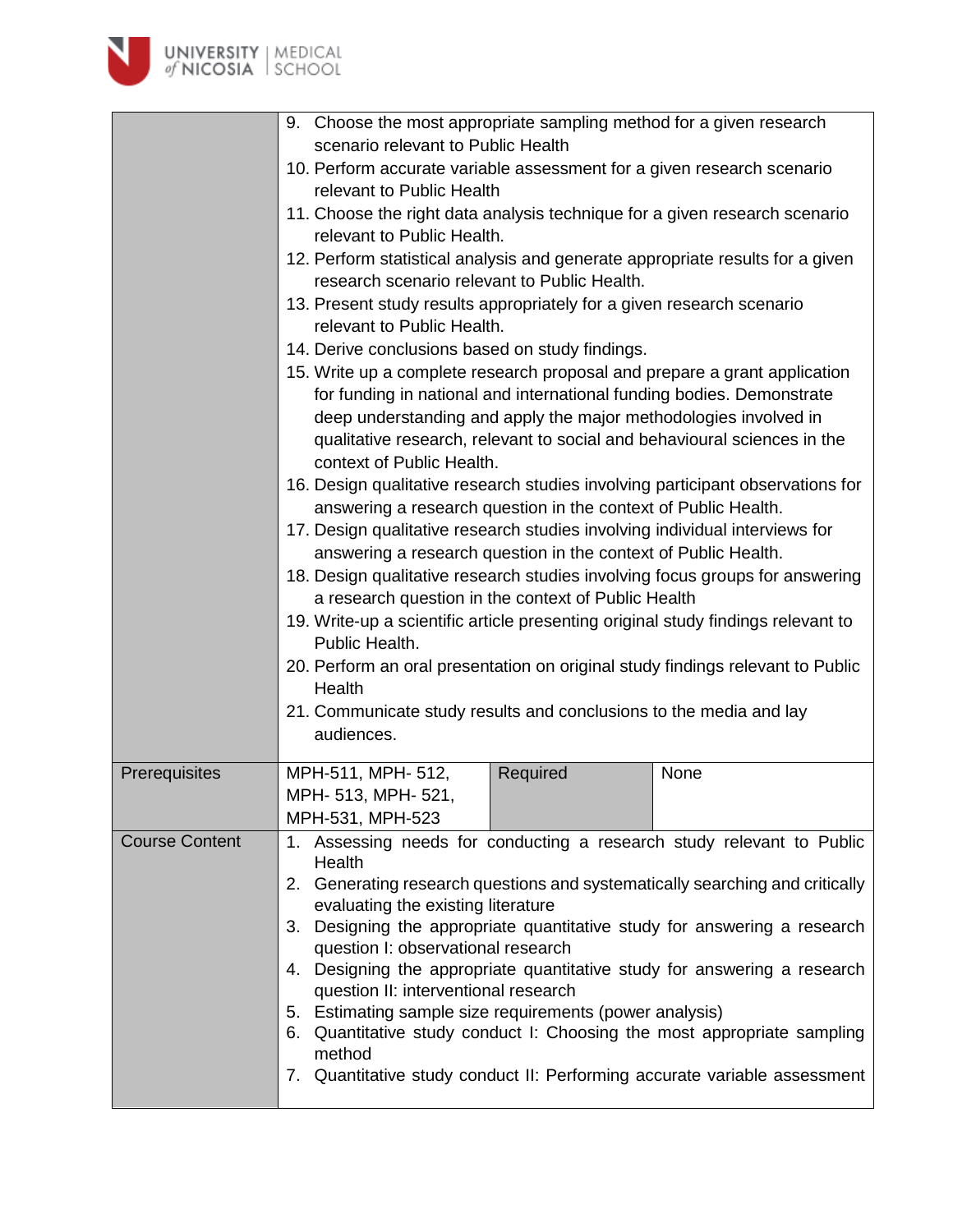

|              | 8. Quantitative Study conduct III: Choosing the right statistical technique and                                                                                                                                     |                                                                         |                                                                     |      |                        |  |  |  |
|--------------|---------------------------------------------------------------------------------------------------------------------------------------------------------------------------------------------------------------------|-------------------------------------------------------------------------|---------------------------------------------------------------------|------|------------------------|--|--|--|
|              | performing analysis<br>9. Quantitative study conduct IV: Results presentation and deriving                                                                                                                          |                                                                         |                                                                     |      |                        |  |  |  |
|              | conclusions in quantitative research                                                                                                                                                                                |                                                                         |                                                                     |      |                        |  |  |  |
|              | 10. Writing up a research proposal and applying for funding                                                                                                                                                         |                                                                         |                                                                     |      |                        |  |  |  |
|              | 11. Design and analysis in qualitative research                                                                                                                                                                     |                                                                         |                                                                     |      |                        |  |  |  |
|              | 12. Communication of results and conclusions I: article write-up<br>13. Communication of results and conclusions II: oral presentation<br>14. Communication of results and conclusions III: media and lay audiences |                                                                         |                                                                     |      |                        |  |  |  |
|              |                                                                                                                                                                                                                     |                                                                         |                                                                     |      |                        |  |  |  |
|              |                                                                                                                                                                                                                     |                                                                         |                                                                     |      |                        |  |  |  |
| Teaching     | This programme is delivered via distance learning (online) and includes                                                                                                                                             |                                                                         |                                                                     |      |                        |  |  |  |
| Methodology  | recorded lectures, interactive online tutorials (Webinars) and discussion                                                                                                                                           |                                                                         |                                                                     |      |                        |  |  |  |
|              | forums, as well as online exercises and other activities.                                                                                                                                                           |                                                                         |                                                                     |      |                        |  |  |  |
| Bibliography | <b>Required Textbooks / Reading:</b>                                                                                                                                                                                |                                                                         |                                                                     |      |                        |  |  |  |
|              | <b>Title</b>                                                                                                                                                                                                        | Author(s)                                                               | <b>Publisher</b>                                                    | Year | <b>ISBN</b>            |  |  |  |
|              | Concepts of<br>Epidemiology:<br>Integrating the<br>ideas, theories,<br>principles, and<br>methods of<br>epidemiology                                                                                                | Bhopal, RS                                                              | Oxford<br><b>University Press</b><br>(Oxford<br>Medicine<br>Online) | 3rd  | 2016                   |  |  |  |
|              | Epidemiology in<br>Medicine 1st<br>Edition                                                                                                                                                                          | Hennekens<br>(Author), Julie<br>E. by Charles<br>H. Buring<br>(Author), | Sherry L.<br>Mayrent (Editor)                                       | 1987 | 978-<br>031635<br>6367 |  |  |  |
|              | <b>Recommended Textbooks / Reading:</b>                                                                                                                                                                             |                                                                         |                                                                     |      |                        |  |  |  |
|              | <b>Title</b>                                                                                                                                                                                                        | Author(s)                                                               | <b>Publisher</b>                                                    | Year | <b>ISBN</b>            |  |  |  |
|              | Mastering<br>Public Health: A<br>Postgraduate<br>Guide to<br>Examinations<br>and<br>Revalidation,<br>$(2^{nd}$ ed.)                                                                                                 | Lewis G,<br>Sheringham J,<br>Bernal JL,<br>Crayford T                   | <b>CRC Press</b>                                                    | 2014 | 978-<br>144415<br>2692 |  |  |  |
|              | Research<br>methods in<br>community<br>medicine:<br>surveys,                                                                                                                                                        | Abramson, J.<br>Η.                                                      | Wiley                                                               | 2008 | 978-<br>047098<br>6615 |  |  |  |